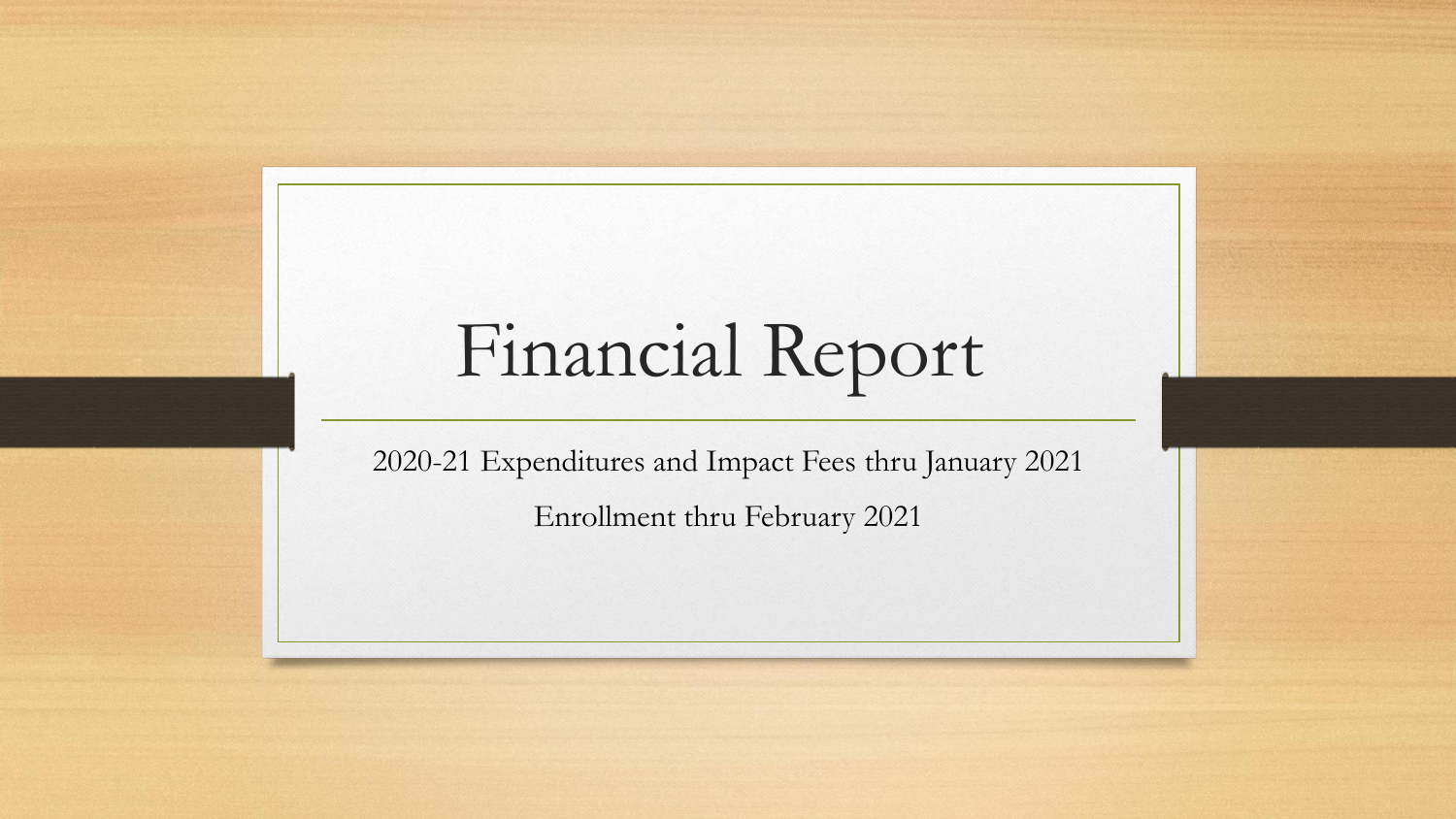## 2020-21 Expenditures Budget vs Actual by Object January 2021

|                             | 2020-2021     | \$ Spent    | % Spent | \$ Spent     | % Spent    | Reference |  |
|-----------------------------|---------------|-------------|---------|--------------|------------|-----------|--|
|                             | <b>Budget</b> | Current     | Current | <b>YTD</b>   | <b>YTD</b> | Point     |  |
| 2 Certificated Salaries     | \$51,117,050  | \$4,050,449 | 7.92%   | \$20,313,894 | 39.74%     | 43.00%    |  |
| 3 Classified Salaries       | \$19,770,818  | \$1,411,828 | 7.14%   | \$7,046,991  | 35.64%     | 43.00%    |  |
| 4 Benefits                  | \$28,949,971  | \$3,350,337 | 11.57%  | \$11,509,251 | 39.76%     | 43.00%    |  |
| 5 Supplies/Materials        | \$6,917,372   | \$211,166   | 3.05%   | \$1,318,770  | 19.06%     | 43.00%    |  |
| 7 Purchased Services        | \$11,746,277  | \$672,276   | 5.72%   | \$3,369,712  | 28.69%     | 43.00%    |  |
| 8 Travel                    | \$214,655     | \$318       | 0.15%   | \$1,461      | 0.68%      | 43.00%    |  |
| 9 Capital Outlay w/o Contin | \$27,000      | \$0         | 0.00%   | \$1,402      | 5.19%      | 43.00%    |  |
| <b>Grand Total</b>          | \$118,743,143 | \$9,696,374 | 8.17%   | \$43,561,481 | 36.69%     | 43.00%    |  |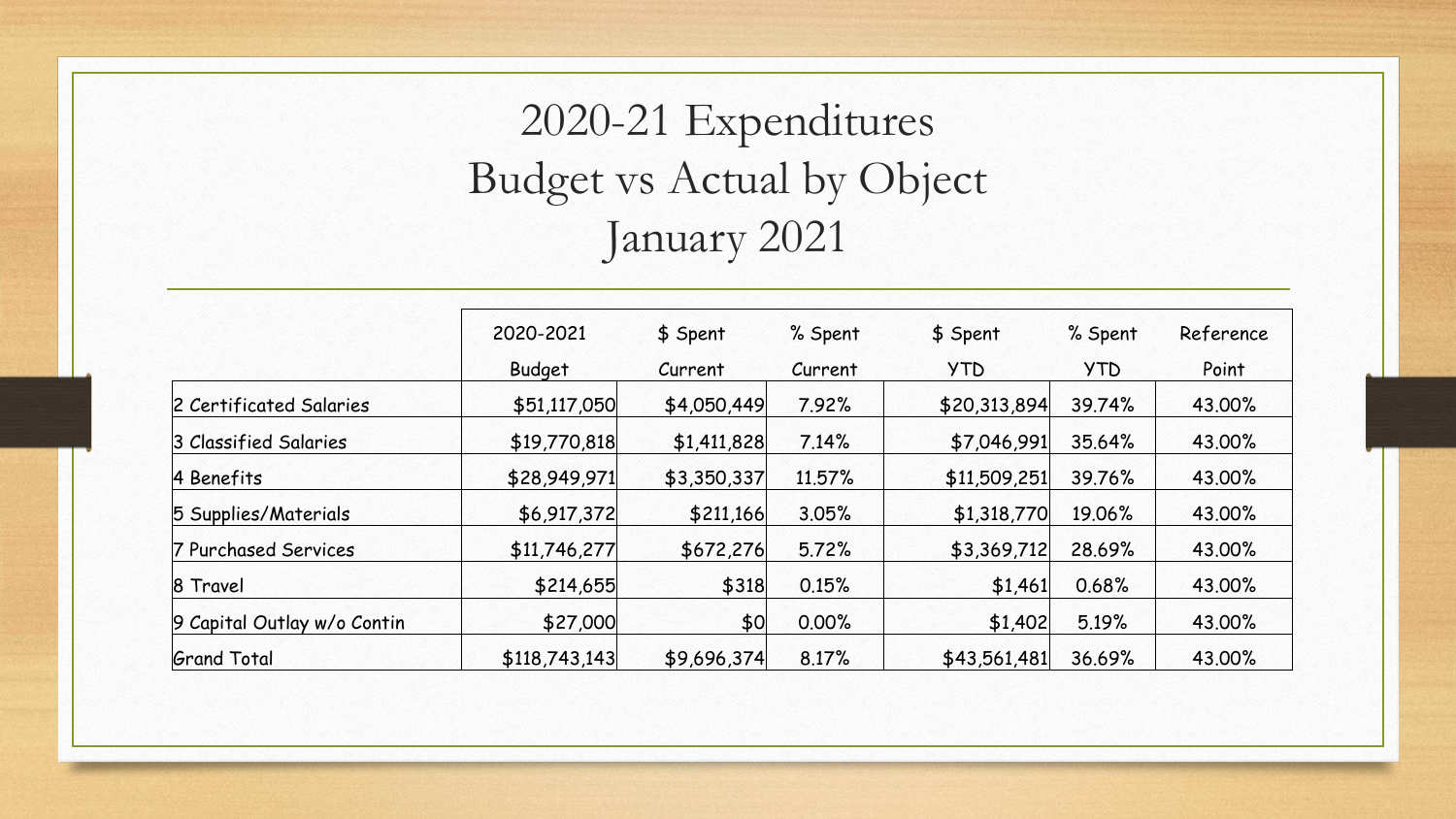| <b>IMPACT FEES</b>               |             |  |  |  |
|----------------------------------|-------------|--|--|--|
| 2011-12                          | \$1,023,030 |  |  |  |
| 2012-13                          | \$775,125   |  |  |  |
| 2013-14                          | \$454,074   |  |  |  |
| 2014-15                          | \$598,763   |  |  |  |
| 2015-16                          | \$829,455   |  |  |  |
| 2016-17                          | \$308,959   |  |  |  |
| 2017-18                          | \$450,665   |  |  |  |
| 2018-19                          | \$485,518   |  |  |  |
| 2019-20                          | \$627,456   |  |  |  |
| <b>SEPTEMBER 2020</b>            | \$65,947    |  |  |  |
| <b>OCTOBER 2020</b>              | \$0         |  |  |  |
| <b>NOVEMBER 2020</b>             | \$169,578   |  |  |  |
| <b>DECEMBER 2020</b>             | \$56,526    |  |  |  |
| <b>JANUARY 2021</b>              | <u>\$0</u>  |  |  |  |
| <b>TOTAL 2020-21 FISCAL YEAR</b> | \$292,051   |  |  |  |

| <b>IMPACT FEE ACCOUNT BALANCE</b> | 1/31/2021 | \$1,374,692 |
|-----------------------------------|-----------|-------------|
| 2009 QZAB (last transfer 6/2022)  | 6/1/2021  | \$328,500   |